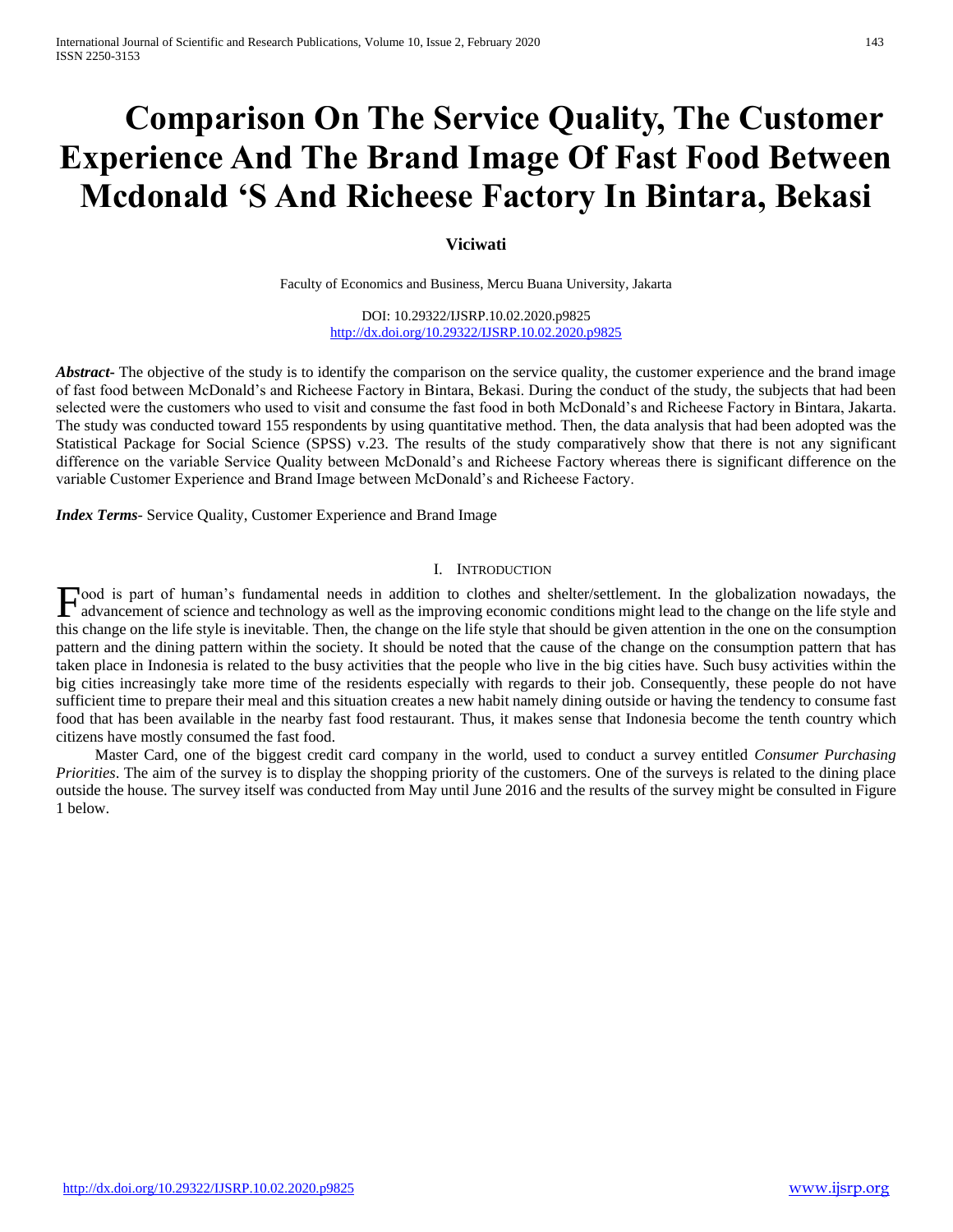

Source: Tribunnews.com (2016)

 According to the results of the above survey, 80 percent of Indonesian people prefer to dine more in the fast food outlet, 61 percent of Indonesian people prefer to dine in the food court and 22 percent of Indonesian people prefer to dine in the middle-class cafe or restaurant. On the other hand, there is only 1 percent of Indonesian people who prefer to dine in a premium restaurant for official banquet. Departing from these results, it is apparent that the level of fast food consumption has been very high in Indonesia.

 Fast food restaurants are a dining place that might be warmly welcomed by the people from all classess because fast food restaurants offer practicality in the middle of the busy activities among the society nowadays. Such restaurants usually become the solution for the people who have changing appetites, the societies that like to go along with the turn of the century and the workers who have limited lunch break. In the same time, the situations offered by the fast food restaurants highly support the habit of hanging out among the youngsters. With the rapid development of the century and also the highly rapid growth in the Indonesian population, fast food restaurants, both the domestic ones and the foreign ones, might be easily developed in any cities throughout Indonesia.

| <b>BRAND</b>    | TBI   | <b>TOP</b> |
|-----------------|-------|------------|
| <b>KFC</b>      | 60.4% | <b>TOP</b> |
| MC Donald's     | 19.0% | <b>TOP</b> |
| Hoka-Hoka Bento | 3.7%  |            |
| A & W           | 2.9%  |            |
| CFC.            | 2.7%  |            |

## **Table 1.Top Brand Index in 2018 Market Share**

Source: [www.topbrand-award.com/topbrandindex2018](http://www.topbrand-award.com/topbrandindex2018)

 The data in the above table show that the competition among the fast food restaurants in 2018 has confirmed the good image that the five fast food restaurants have. KFC and McDonald's occupy the Top Brand position, followed by the three other fast food restaurants. However, it should be noted that it is possible for the other fast food brands to pass the Top Brand Index assessment by meeting three criteria. The first assessment criterion is Top of Mind; this assessment criterion is based on the brand that has been mentioned for the very first time when the category of a certain product is mentioned. Then, the second assessment criterion is Last Used; this assessment criterion is based on the brand that has been used in the last time or in the last consumption. Next, the third assessment criterion is Future Intention; this assessment criterion is based on the brand that would like to be used or to be consumed in the future time.

 The entrance of numerous fast food brands has caused the increasingly intense competition within the fast food industry. Each fast food restaurant implements different strategy in order to increase their sale volume amidst the intense competition. Then, one of the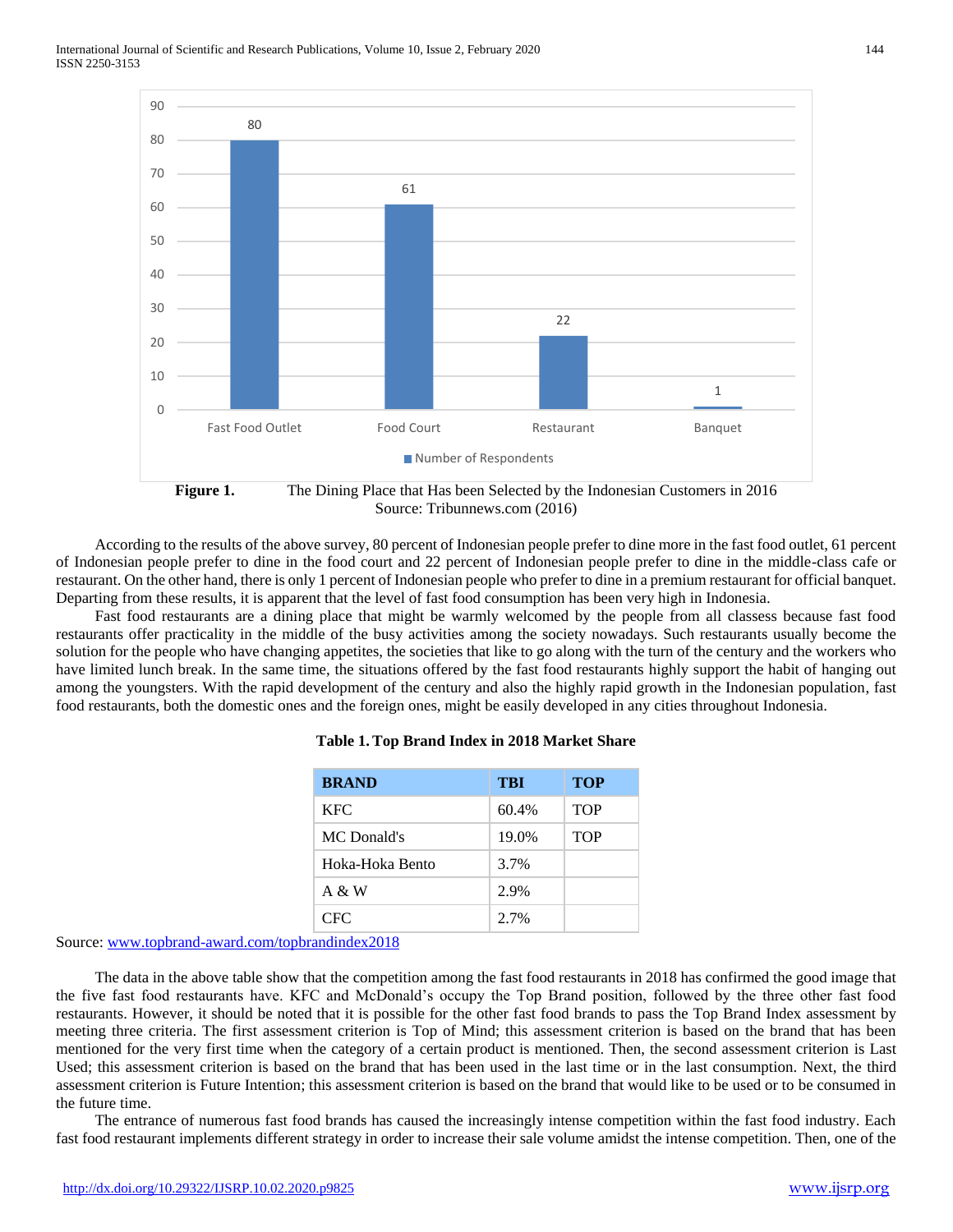fast food restaurants that have been well-known nowadays is McDonald's. McDonald's is the biggest fast food restaurant in the world and it was established for the very first time in 1940 by the two siblings named Dick and Mac McDonald. Up to date, McDonald's has 36,000 fast food restaurants throughout the globe, including 198 outlets in Indonesia. If the abroad McDonald's restaurants sell hamburger and French fries as the main course, the local McDonald's restaurants in Indonesia sell fried chicken and rice-based cuisine as the main course.

 Then, in Indonesia alone there are other fast food brands that have been quite well-known as well namely CFC, Hoka Hoka Bento and Richeese Factory, which has been quite famous nowadays. Richeese Factory is a fast food restaurant from Indonesia that has been owned by Richeese Kuliner Indonesia Company, one of the subsidiaries in Sari Nabati Company that operates in the business of broth juice. Richeese Factory opened its first outlet in the Paris Van Java Shopping Centre, Bandung, on February 8<sup>th</sup>, 2011. Until 2018, this fast food restaurant has 133 outlets that have been spread throughout the big cities in Indonesia. Richeese Factory presents peculiar uniquity so that this fast food restaurant might compete with the similar companies in the fast food industry. The peculiar uniquity of Richeese Factory lies in the numerous menus of cheese and hot sauce-based cuisine available in several levels.

 Both fast food restaurants, namely McDonald's and Richeese Factory, become two of the top priority fast food restaurants especially for the residents in the big cities; as a result, both fast food restaurants are involved in an intense competition between one another. Although McDonald's has been the famous foreign fast food restaurant throughout the world, in Indonesia it is evident that Richeese Factory has been quite able to compete with McDonald's. The evidence is that Richeese Factory has been able to open 133 outlets within 8 years [\(www.richeesefactory.com,](http://www.richeesefactory.com/) accessed on August  $17<sup>th</sup>$ , 2019). Such evidence confirms that the number of interest customers has been spreading in many regions and that Richeese Factory has been able to compete with the foreign fast food brands.

 The level of competition between McDonald's and Richeese Factory consequently has been increasing than ever. Both fast food restaurants have rapidly grown in terms of increasingly widely spread outlets and in terms of product innovation that has been pursued by each fast food restaurant. Up to date, McDonald's has been pursuing the product innovations by means of combination between the foreign cuisine and the local Indonesian cuisine such as rendang burger, *nasi uduk<sup>1</sup>* , green-chilli burger and alike (mcdonald.co.id, accessed on August  $17<sup>th</sup>$ , 2019). This kind of product innovation is useful for McDonald's in order to keep the fast food restaurant in competition with the other competitors in Indonesia. In the same time, Richeese Factory Indonesia has also performed evaluations by pursuing the product innovations. Although the competitive edge-product of Richeese Factory has not been rivalled, it is still important for Richeese Factory to pursue the product innovations in order to that the customers of the fast food restaurant will not be bored and will be increasing.

 Departing from the above explanation, a further study on the competition between the two brands should be conducted under the title: **"Comparison on the Service Quality, the Customer Experience and the Brand Image of Fast Food between McDonald's and Richeese Factory in Bintara, Bekasi."** In order to guide the conduct of the study, the following problem formulations will be proposed:

- 1. How is the difference between McDonald's and Richeese Factory in terms of Service Quality?
- 2. How is the difference between McDonald's and Richeese Factory in terms of Customer Experience?
- 3. How is the difference between McDonald's and Richeese Factory in terms of Brand Image?
- 4. How is the difference between McDonald's and Richeese Factory in terms of Actual Mean Score in relation to the Ideal Mean Score?

Then, through the conduct of the study, the following objectives are expected to be met:

- 1. To identify the comparison on the Service Quality of the fast food between McDonald's and Richeese Factory.
- 2. To identify the comparison on the Customer Experience with regards to the fast food delivery between McDonald's and Richeese Factory.
- 3. To identify the comparison on the Brand Image of the fast food between McDonald's and Richeese Factory.
- 4. To identify whether both McDonald's and Richeese Factory have achieved the Ideal Mean Score that has been assigned or not.

# **Literature Review, research Framework and Hypothesis Development**

 In this section, the theories that will serve as the backbone of the study are reviewed briefly. After all of the relevant theories have been reviewed, the hypothesis development and, eventually, the research framework will be elaborated. Each aspect might be consulted in the following sections.

 $\overline{a}$ 

<sup>1</sup> *Nasi Uduk* or in Dutch known as *Rijst vermengd met onrust van de liefde* or abbreviated into *Jaloerse rist* refers to the rice-based meal that has been cooked and steamed with coconut water and then is seasoned with nutmeg, cinnamon, ginger, lemongrass leaves and pepper. This meal was found by the Javanese people around 1910 – 1924 and was popularized by the Dutch in 1924. *Nasi Uduk* is usually served with fried chips, fried tofu, sliced omelette, dried shredded meat, fried soybean cake, fried onion, shredded fried chicken, cucumber and peanut sauce.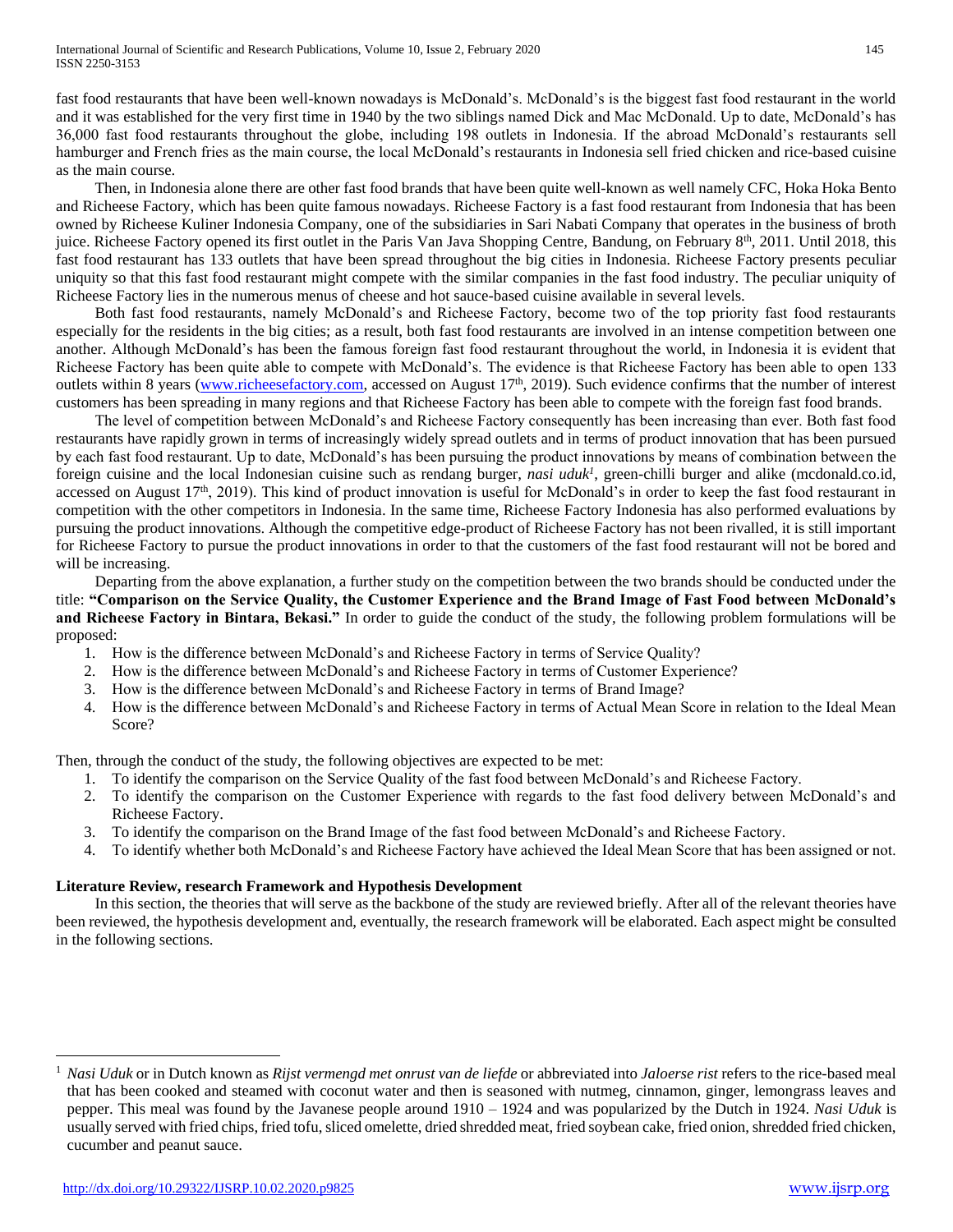# II. LITERATURE REVIEW

 As having been previously mentioned, the theories that will serve as the backbone of the study will be reviewed briefly in this section. The theories that will be reviewed consist of Marketing, Service Quality, Customer Experience and Brand Image. Each theory will be reviewed further in the following sub-sections.

## *Marketing*

 According to Kotler & Armstrong (2012:29), marketing is a process in which a company creates certain values for the customers and starts to establish strong customer relationship in order to capture the values from the customers as something in return. In marketing, there are several plans that should be implemented in order to achieve the well-qualified product marketing efforts in the market components. Planning itself becomes the fundamental process in which the management of a company decides the objective and the manner of delivery (Vania, 2019:34).

## *Service Quality*

 Tjiptono (2011:59) argues that service quality refers to the level of prominence that has been expected and the control on the level of prominence that aims at meeting the customer's expectation.

## *Customer Experience*

 According to Schmitt (in Palmeira et al., 2009:1), customer experience refers to the strategic process within the arrangement or the implementation of the experience that customers have in relation to the product or the company. As a result, customer experience should be the main attention of business players in satisfying their customers so that the company might leave good impression among the customers and encourage the customers to the return to the company.

## *Brand Image*

 The change of the life style that individual adopts nowadays is very apparent in selecting and purchasing a product. The change might take place in selecting the behavioural pattern in selecting the food, selecting the leader of a country and alike (Yuliawati, 2018). Departing from the statement, brand image might be defined as the belief and the perception that customers hold as having been reflected by the association that as been internalized in the customers' mind (Kotler & Keller, 2009:43).

## **Hypothesis Development**

 Departing from the object of the study, there are four hypotheses that will be proposed in relation to the four variables within the study namely Service Quality, Customer Experience, Brand Image and Ideal Mean Score. Each hypothesis will be elaborated briefly as follows:

1. Ha1 : There have been differences between McDonald's and Richeese Factory in terms of Service Quality. 2. Ha2 : There have been differences between McDonald's and Richeese Factory in terms of Customer Experience.

3. Ha3 : There have been differences between McDonald's and Richeese Factory in terms of Brand Image.

4. Ha4 : Both McDonald's and Richeese Factory have achieved the Ideal Mean Score namely 80.00%.\

## **Research Framework**

 Based on the theories that have been reviewed and the hypotheses that have been developed, the research framework for the conduct of the study might be proposed as follows: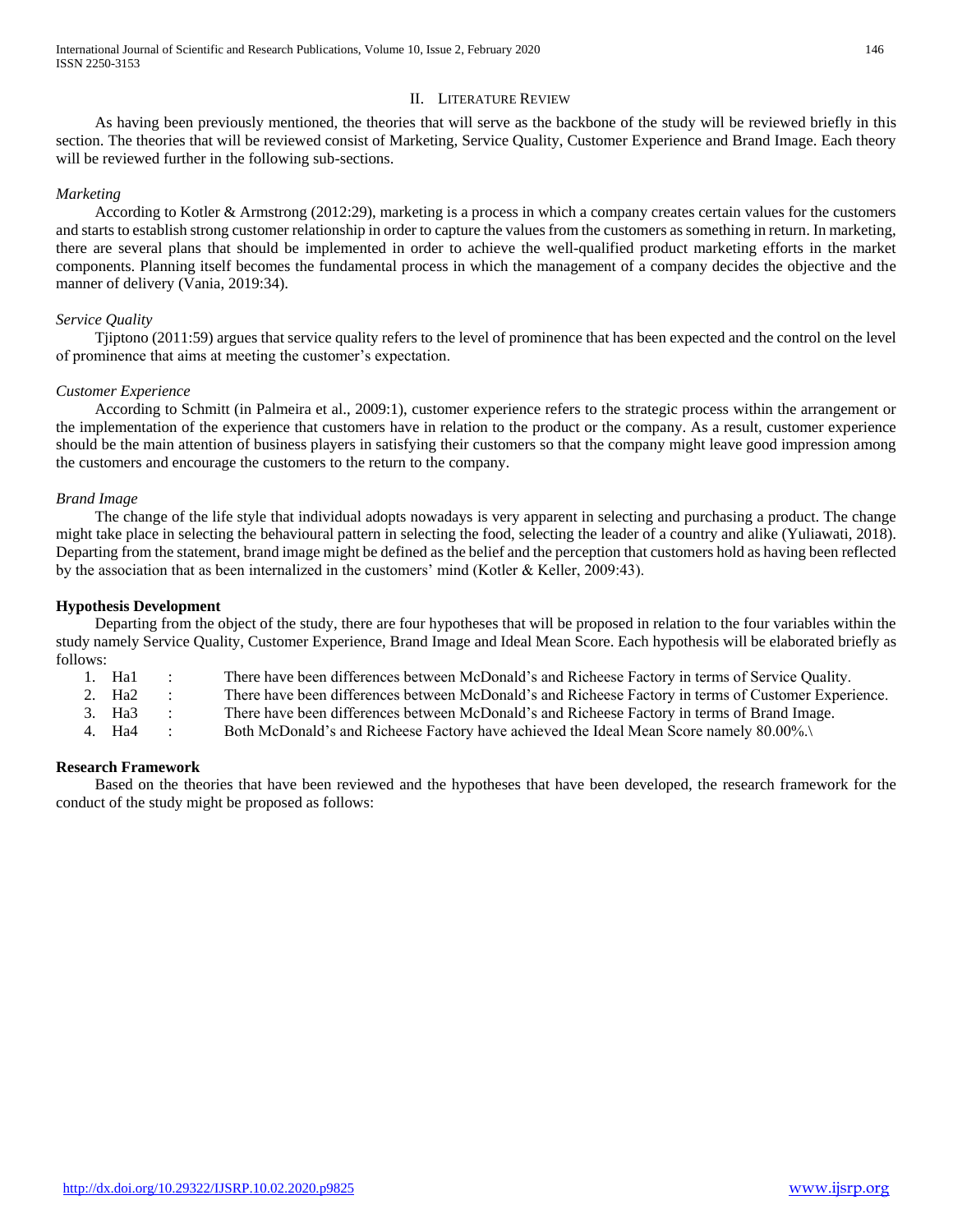

**Figure 3.** The Framework of One Sample t-Test (for the Fourth Alternative Hypothesis)

## III. METHOD

 The design that had been adopted in the study was the comparative design. According to Sugiyono (2006:68), a comparative study refers to the study that has been conducted in order to compare the similarities and the differences between two facts or more and the characteristics of the objects that have been studied based on certain frameworks. Furthermore, in relation to the design, Sugiyono (2013:115) states that population refers to the area of generalization that consists of objects or subjects that have certain qualities and characteristics that have been assigned by a researcher for the purpose of his or her study and verification. Specific to the context of the study, the population in the study was the customers who used to dine in McDonald's and Richeese Factory outlets located in Bintara, West Bekasi. In gathering the sample from the population, the non-probability sampling technique had been adopted. Non-probability sampling technique refers to the sample gathering technique that provides equal opportunity for each element or each member of the population to be selected as the sample (Sugiyono, 2009:120). Within the study, in determining the minimum number of samples, the statement by Hair et al. (2010), namely that the number of sample as respondent should be adjusted to the number of question/statement indicators that have been used in the questionnaire, served as the reference under the following assumption: n x 5 observed variable (indicators) until n x 10 observed variable (indicators). The number of the item was 31 statements that had been used for measuring 5 variables; consequently, the number of respondents that should be selected for the conduct of the study was 31 items  $x\ 5 = 155$ respondents. Then, the formula for attaining the number of samples by means of Hair approach was as follows:

 $Sample = Number of Indicator \times 5$ 

 $Sample = 31 \times 5$ 

 $Sample = 155$ 

From the above calculation, the minimum number of samples was 155 respondents and these respondents later were selected based on the following considerations: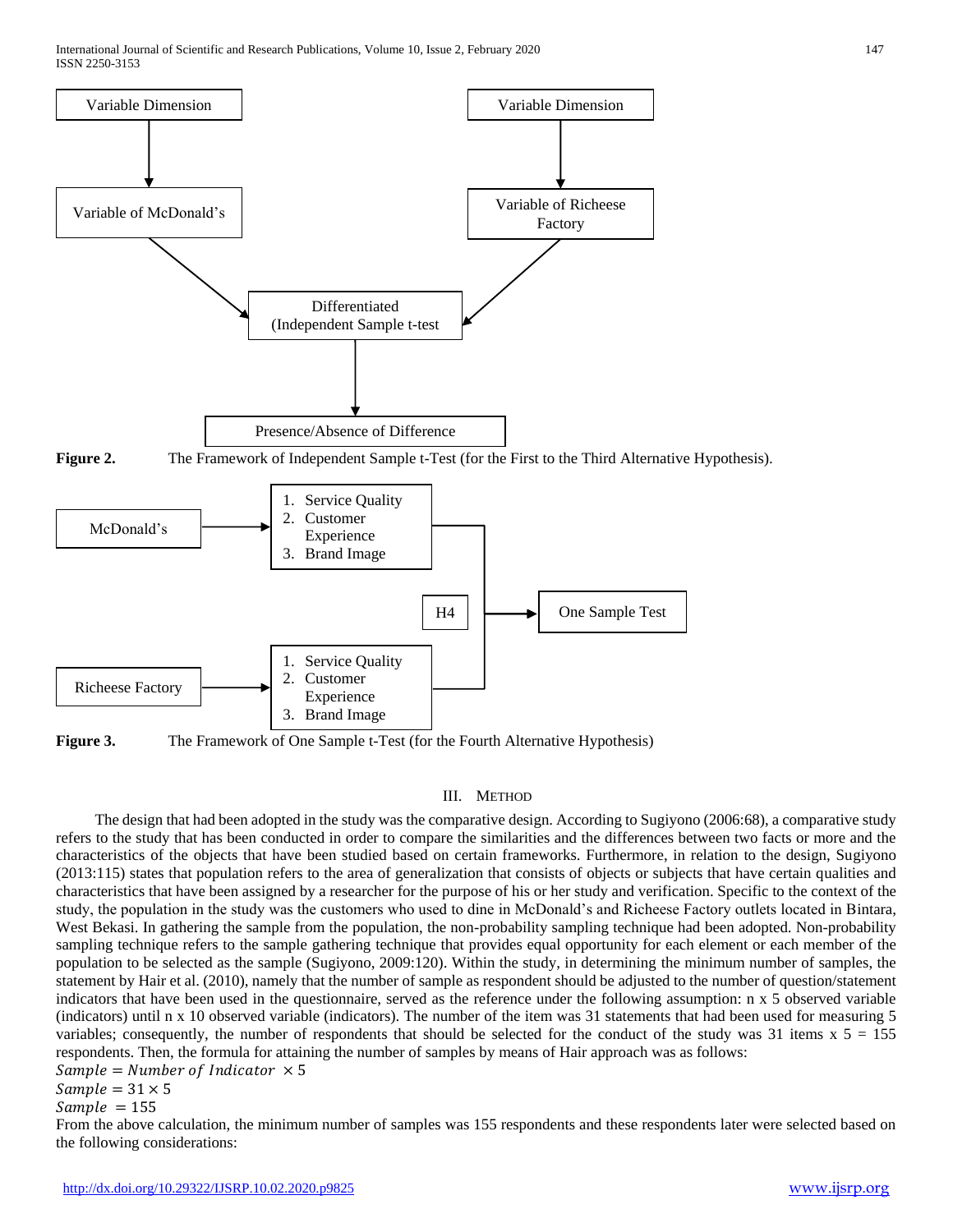International Journal of Scientific and Research Publications, Volume 10, Issue 2, February 2020 148 ISSN 2250-3153

- 1. The respondents already had monthly income or allowance.
- 2. The respondents used to dine in McDonald's or Richeese Factory Restaurant in Bintara, Bekasi.

All of the tests or the calculation processes in the study were assisted by SPSS Version 23 program. Then, the normality test was conducted first in the study in order to identify whether the data had been normally distributed or not. Then, the subsequent tests or calculation processes were conducted by means of parametric statistic differential test method (Independent Sample t-Test and One Sample t-Test) or non-parametric statistic differential test method (Mann Whitney Test).

#### **Descriptive Statistics**

 According to Ghozali (2013), descriptive statistics refer to the statistics that have been implemented in order to describe or to illustrate the data that have been gathered as they are without any intention create generalization.

#### **Independent Sample t-Test**

 The Independent Sample t-Test was conducted in order to significantly test the presence or the absence of two inter-independent groups mean score (Wijaya, 2009).

#### **One Sample t-Test**

 The One Sample t-Test was conducted in order to compare the mean scores from the samples that had been test and the mean scores that had been standardized. The mean score of the population were used as the comparison to the mean score of the samples. From this comparison, it might be revealed whether the mean scores of the population that had been used as the comparison were significantly different to the mean scores of the samples. If there had been differences, then the highest mean score from which group should have been calculated. In conducting the test, the two-sample test with level of significance was adopted (Wijaya, 2009).

Then, in order to determine the ideal mean score from the qualitative data that had been studied with 31 items, 5 measurement scales and 155 respondents as the samples, the ideal mean score that had been assigned was 80.00%. According to Siregar (003), the results of a study are considered to be higher than the ideal mean score if the ideal mean score that has been assigned is 70.00% and above. Returning to the context of the study, the figure 80.00% had been adopted as the ideal mean score for the conduct of the study. Such figure had been assigned because the other studies in general had assigned 70.00% and above as the ideal mean score. The procedures for assigning the ideal mean score were as follows:

- 1. Ideal Score = Number of Statements  $\times$  Number of Measurement Scales  $\times$  Number of Respondents = 31  $\times$  5  $\times$  $155 = 24025.$
- 2. Ideal Mean Score =  $\left| \frac{Ideal~Score}{Number~of~Response} \right| = \frac{24025}{155} = 155.$
- 3. 80.00% of the Ideal Mean Score =  $80.00\% \times 155 = 124$ .

 It was this ideal mean score that would serve as the standard of comparison to the responses from the respondents by means of One Sample t-Test. If the ideal mean score is higher, then it might be considered that the Customer Satisfaction had been in accordance to the expectation of the researcher (Siregar, 2013).

## IV. RESULTS AND DISCUSSIONS

 In this section, the results of the study will be elaborated altogether with the discussions over the results. Both of the results and the discussions might be consulted in the following sections.

#### **Results**

 After several tests had been performed, the results that had been worth for the analysis were gathered. These results might be elaborated in the following sub-sections.

#### *Normality Test*

 As having been explained, the normality test is conducted in order to identify whether the overall data in the study have been normally distributed or not. Specific to the conduct of the study, the normality test was performed toward all of the data that had been gathered from McDonald's and Richeese Factory. At the end of the test, the results between McDonald's and Richeese Factory were compared in order to determine whether the Ideal Mean Score that had been assigned, namely 80.00%, had been achieved or not. Then, the results of the normality test as well as the comparison would be elaborated further below.

#### Results of Normality Test for McDonalds's

 Based on the results of the calculation that had been performed by means of Kolmogorov-Smirnov Test, the results of Asymp. Sig. (2-tailed) for Service Quality was 0.212 while the Asymp. Sig. (2-tailed) for Customer Experience was 0.135. Since the value of both variables had been higher than 0.05, it might be concluded that the data had been normally distributed. As a result, the conduct of the differential test for the two variables should adopt the parametric statistical test namely the Independent Sample t-Test. On the other hand, the results of Asymp. Sig. (2-tailed) for Brand Image was 0.000; since the value had been lower than 0.005 it might be concluded that the data had not been normally distributed. As a result, the conduct of the differential test for this variable should adopt the non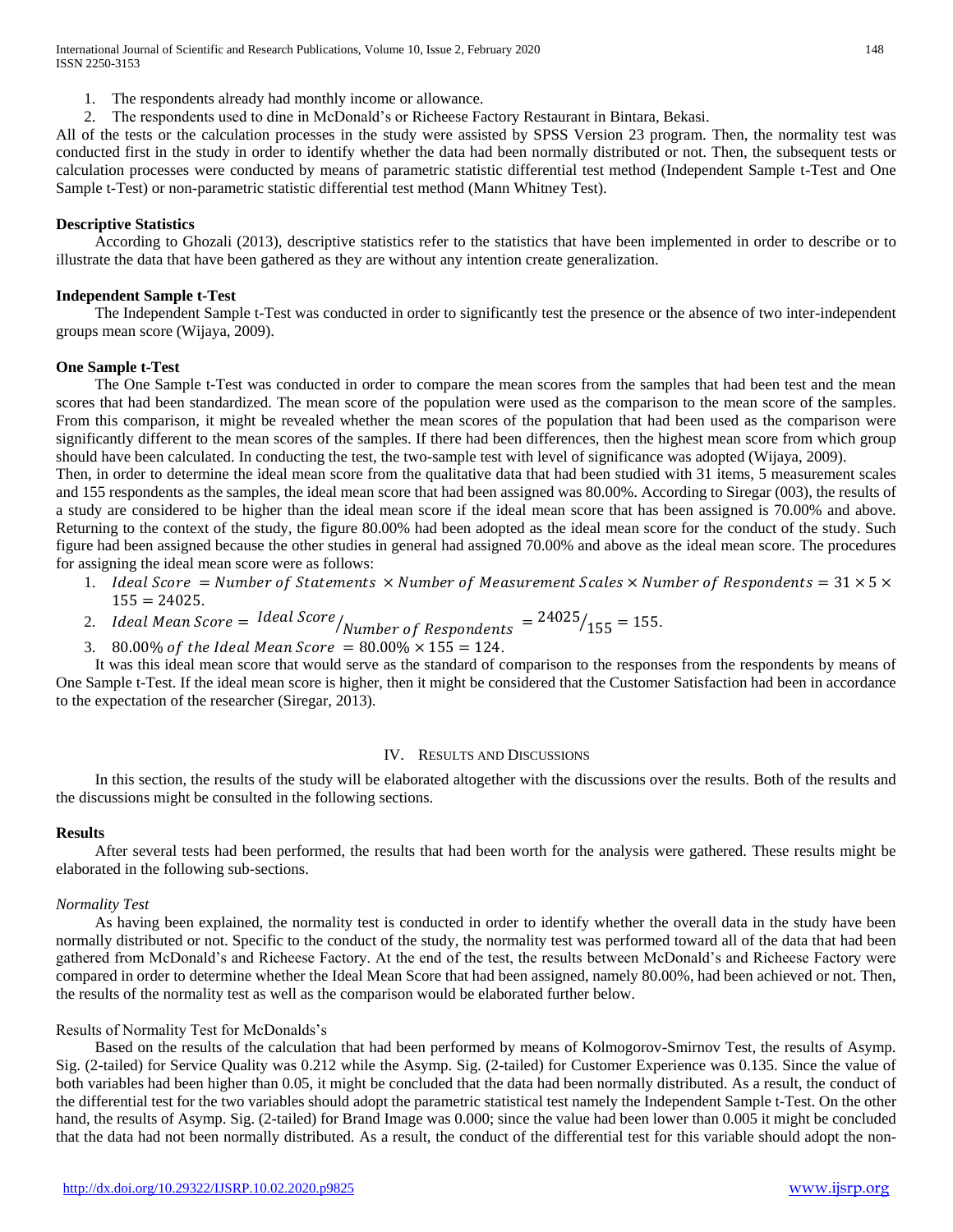parametric statistical test namely the Mann Whitney test, which does not require that the data should be normally distributed. The complete results of the Normality test for McDonald's might be consulted in Table 2 below.

|                        | Service<br>Quality | Customer<br>Experience | Brand<br>Image |
|------------------------|--------------------|------------------------|----------------|
|                        | 155                | 155                    | 155            |
| Kolmogorov-Smirnov Z   | 1.059              | 1.162                  | 2.47           |
| Asymp. Sig. (2-tailed) |                    | 0.135                  |                |

**Table 2. Results of One-Sample Kolmogorov-Smirnov Test for McDonald's One-Sample Kolmogorov-Smirnov Test**

a. Test distribution is Normal.

b. Calculated from data.

# Results of Normality Test for Richeese Factory

 Based on the results of the calculation that had been performed by means of Kolmogorov-Smirnov Test, the results of Asymp. Sig. (2-tailed) for Service Quality was 0.129 while the Asymp. Sig. (2-tailed) for Customer Experience was 0.301. Since the value of both variables had been higher than 0.05, it might be concluded that the data had been normally distributed. As a result, the conduct of the differential test for the two variables should adopt the parametric statistical test namely the Independent Sample t-Test. On the other hand, the results of Asymp. Sig. (2-tailed) for Brand Image was 0.001; since the value had been lower than 0.005 it might be concluded that the data had not been normally distributed. As a result, the conduct of the differential test for this variable should adopt the nonparametric statistical test namely the Mann Whitney test, which does not require that the data should be normally distributed. The complete results of the Normality test for McDonald's might be consulted in Table 3 below.

# **Table 3. Results of One-Sample Kolmogorov-Smirnov Test for Richeese Factory**

|                        | Service<br>Quality | Customer<br>Experience | <b>Brand</b><br>Image |
|------------------------|--------------------|------------------------|-----------------------|
|                        | 155                | 155                    | 155                   |
| Kolmogorov-Smirnov Z   | 1.17               | 0.972                  | 1.916                 |
| Asymp. Sig. (2-tailed) | 0.129              | 0.301                  |                       |

a. Test distribution is Normal.

b. Calculated from data.

 From the results of the One-Sample Kolmogorov-Smirnov Test for both McDonald's and Richeese Factory, the Asymp. Sig (2 tailed) of McDonald's was 0.163 while the Asymp.Sig. (2-tailed) for Richeese Factory was 0.357. Since the Asymp. Sig. (2-tailed) value of both variables had been higher than 0.005, it might be concluded that the data for both variables had been normally distributed. Then, in order to test the fourth hypothesis, namely that both McDonald's and Richeese Factory have been able to reach the 80.00% Ideal Mean Score, the One-Sample t-Test should be conducted in the subsequent stage. The complete results of the Kolmogorov-Smirnov Test in this section might be consulted in Table 4 below.

# **Table 4. Results of One-Sample Kolmogorov-Smirnov Test for Both McDonald's and Richeese Factory One-Sample Kolmogorov-Smirnov Test**

|                        | MC. Donald | Richeese |
|------------------------|------------|----------|
|                        | 155        | 155      |
| Kolmogorov-Smirnov Z   | 1.12       | 0.927    |
| Asymp. Sig. (2-tailed) | 0.163      | 0.357    |

a. Test distribution is Normal.

b. Calculated from data.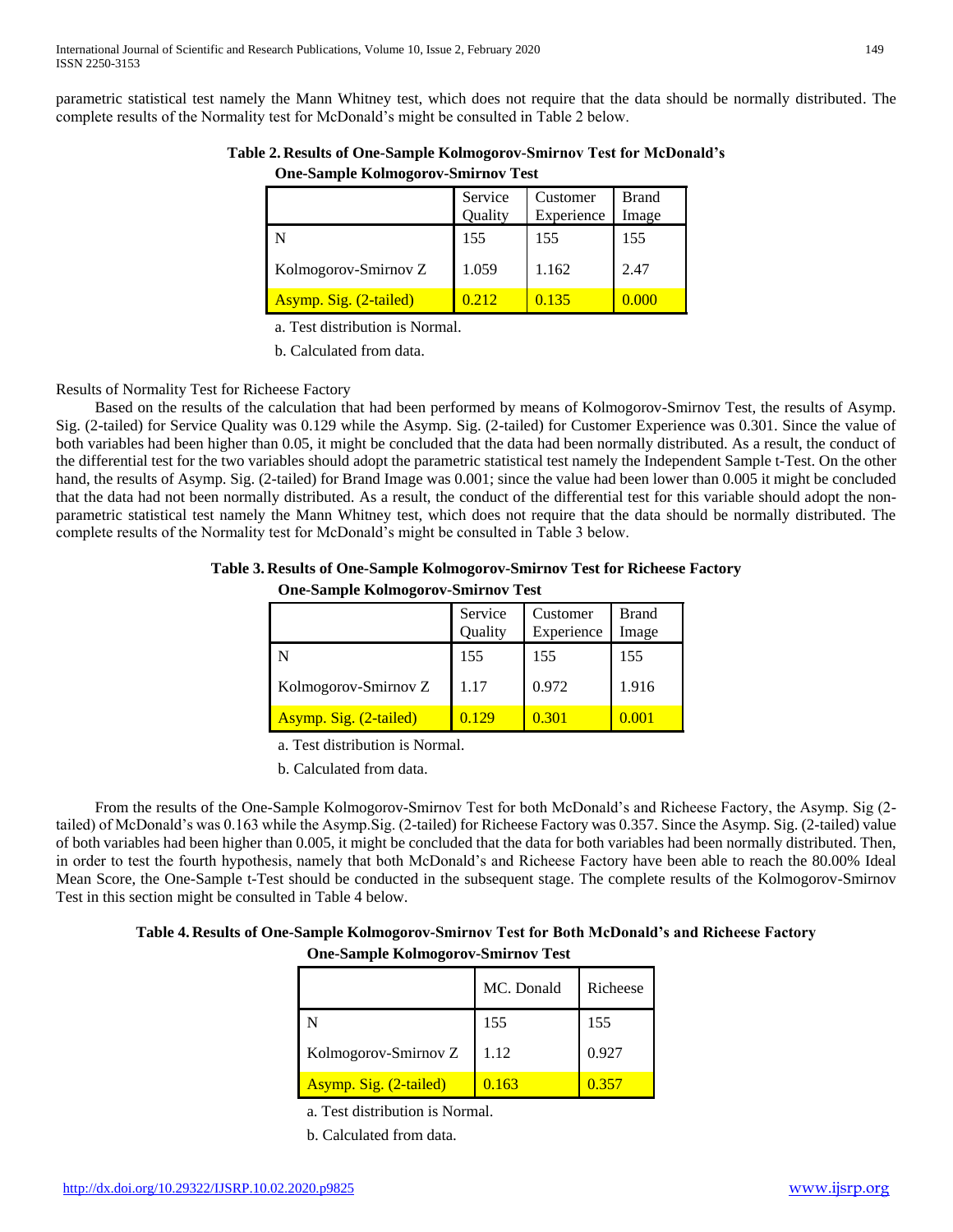# *Independent Sample t-Test*

 As having been explained, the Independent Sample t-Test was performed for the three variables namely Service Quality, Customer Experience and Brand Image. For the variables that had the normal data distribution, namely Service Quality and Customer Experience, the Independent Sample t-Test that should be adopted was the Levene's Test. On the other hand, for the variable that did not have the normal data distributed, namely Brand Image, the Independent Sample t-Test that should be adopted was the Mann Whitney Test. The results of both the Independent Sample t-Test might be consulted in the following sections.

# 1. Results of Independent Sample t-Test for Service Quality

The results of the Independent Sample t-Test for Service Quality of both McDonald's and Richeese Factory might be consulted in Table 5 below.

# **Table 5. Results of the Independent Sample t-Test for Service Quality of Both McDonald's and Richeese Factory**

|                                                                          |                            | Levene's Test | Equal Variance Assumed |
|--------------------------------------------------------------------------|----------------------------|---------------|------------------------|
|                                                                          |                            | Sig.          | $Sig. (2-tailed)$      |
|                                                                          | Equal Variance Assumed     | 0.178         | .119                   |
| <b>Service Quality</b>                                                   | Equal Variance Not Assumed | 0.178         | .119                   |
| $\sim$ $\sim$ $\sim$ $\sim$ $\sim$ $\sim$ $\sim$ $\sim$<br>.<br>________ |                            |               |                        |

Source: Results of Data Processing Activities by SPSS 23 (2019)

The P-value of Service Quality in the Levene's Test was 0.178 or was higher than the  $\alpha$  (0.178 > 0.050). The implication was that the variance of the Service Quality in McDonald's had been identital to the variance of the Service Quality in Richeese Factory. Therefore, the t-Test analysis that should be adopted was the Equal Variance assumption.

Then, based on the results of the Independent Sample t-Test, the Asymp. Sig. (2-tailed) was 0.119 or was higher than  $\alpha$  (0.119 > 0.050). The implication was that there had not been significant difference on the mean score of Service Quality between McDonald's and Richeese Factory.

Results of Independent Sample t-Test for Customer Experience

The results of the Independent Sample t-Test for Customer Experience of both McDonald's and Richeese Factory might be consulted in Table 6 below.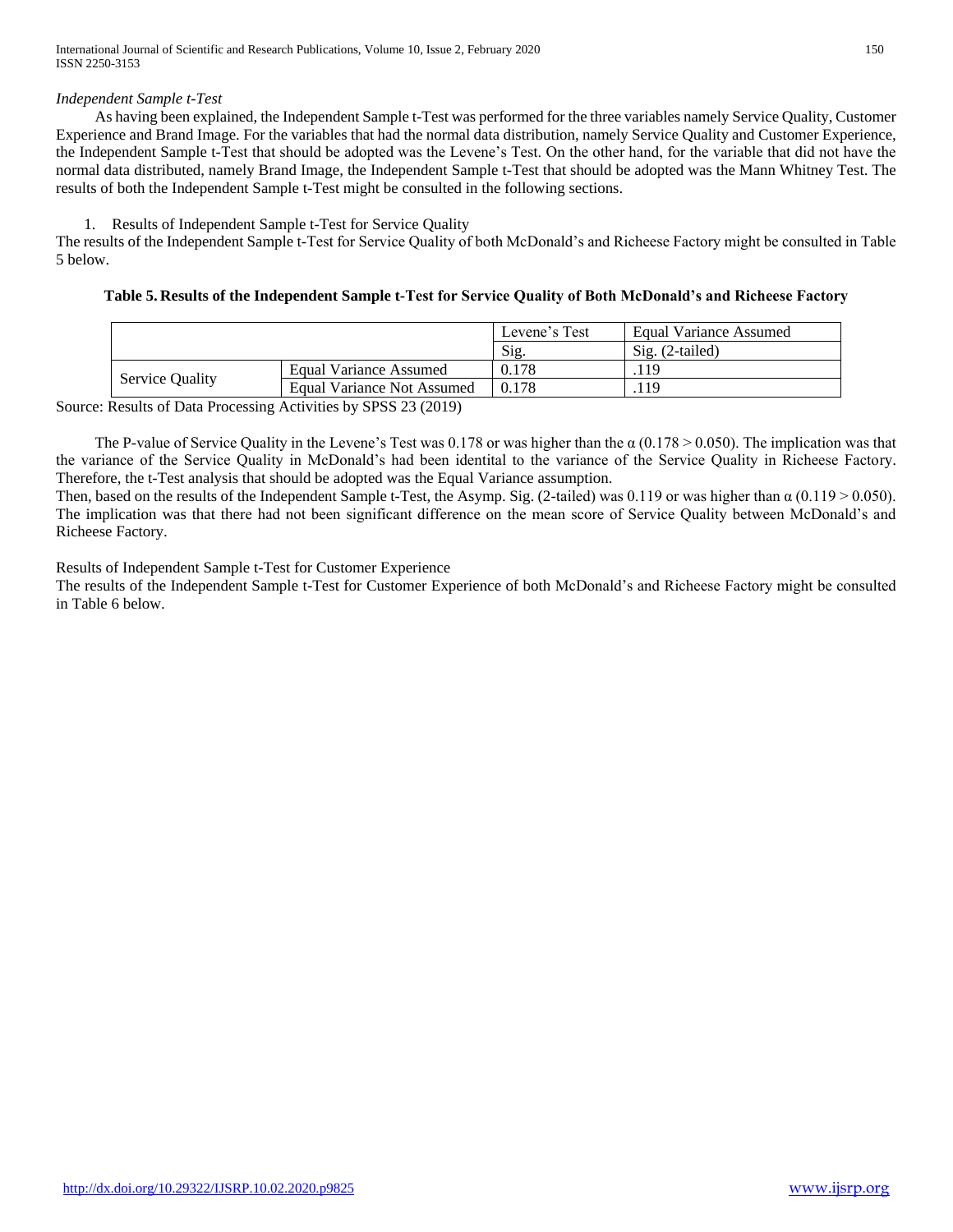|                        |                            | Levene's Test | Equal Variance Assumed    |
|------------------------|----------------------------|---------------|---------------------------|
|                        |                            | Sig           | $\text{Si}$ g. (2-tailed) |
|                        | Equal Variance Assumed     | .514          | .001                      |
| <b>Service Quality</b> | Equal Variance Not Assumed | .514          | .001                      |

# **Table 6. Results of the Independent Sample t-Test for Customer Experience of Both McDonald's and Richeese Factory**

Source: Results of Data Processing Activities by SPSS 23 (2019)

The P-value of Service Quality in the Levene's Test was 0.514 or was higher than the  $\alpha$  (0.154 > 0.050). The implication was that the variance of the Customer Experience in McDonald's had been identical to the variance of the Customer Experience in Richeese Factory. Therefore, the t-Test analysis that should be adopted was the Equal Variance assumption.

Then, based on the results of the Independent Sample t-Test, the Asymp. Sig. (2-tailed) was 0.001 or was lower than  $\alpha$  (0.001 < 0.050). The implication was that there had been significant difference on the mean score of Customer Experience between McDonald's and Richeese Factory.

# Results of Independent Sample t-Test for Brand Image

The results of the Independent Sample t-Test for Brand Image of both McDonald's and Richeese Factory might be consulted in Table 7 below.

## **Table 7. Results of the Independent Sample t-Test for Brand Image of Both McDonald's and Richeese Factory**

|             | Sig.<br>$(2-tailed)$ | Mann-Whitney U |  |
|-------------|----------------------|----------------|--|
|             | .000                 | 7806.500       |  |
| Brand Image | .000                 |                |  |

Source: Results of Data Processing Activities by SPSS 23 (2019)

The Asymp. Sig. (2-tailed) of Brand Image in the Mann-Whitney test was 0.000 or was lower than the  $\alpha$  (0.000 > 0.050). As having been the basis for the decision-making process in the Mann-Whitney test, it might be concluded that the alternative hypothesis had been accepted. Therefore, it might be concluded that there had been difference on the Brand Image between McDonald's and the Richeese Factory.

## *Results of One-Sample t-Test*

 In order to answer the fourth or the last hypothesis, the One-Sample t-Test should be conducted. The results of the One-Sample t-Test might be consulted in Table 8 and Table 9 below.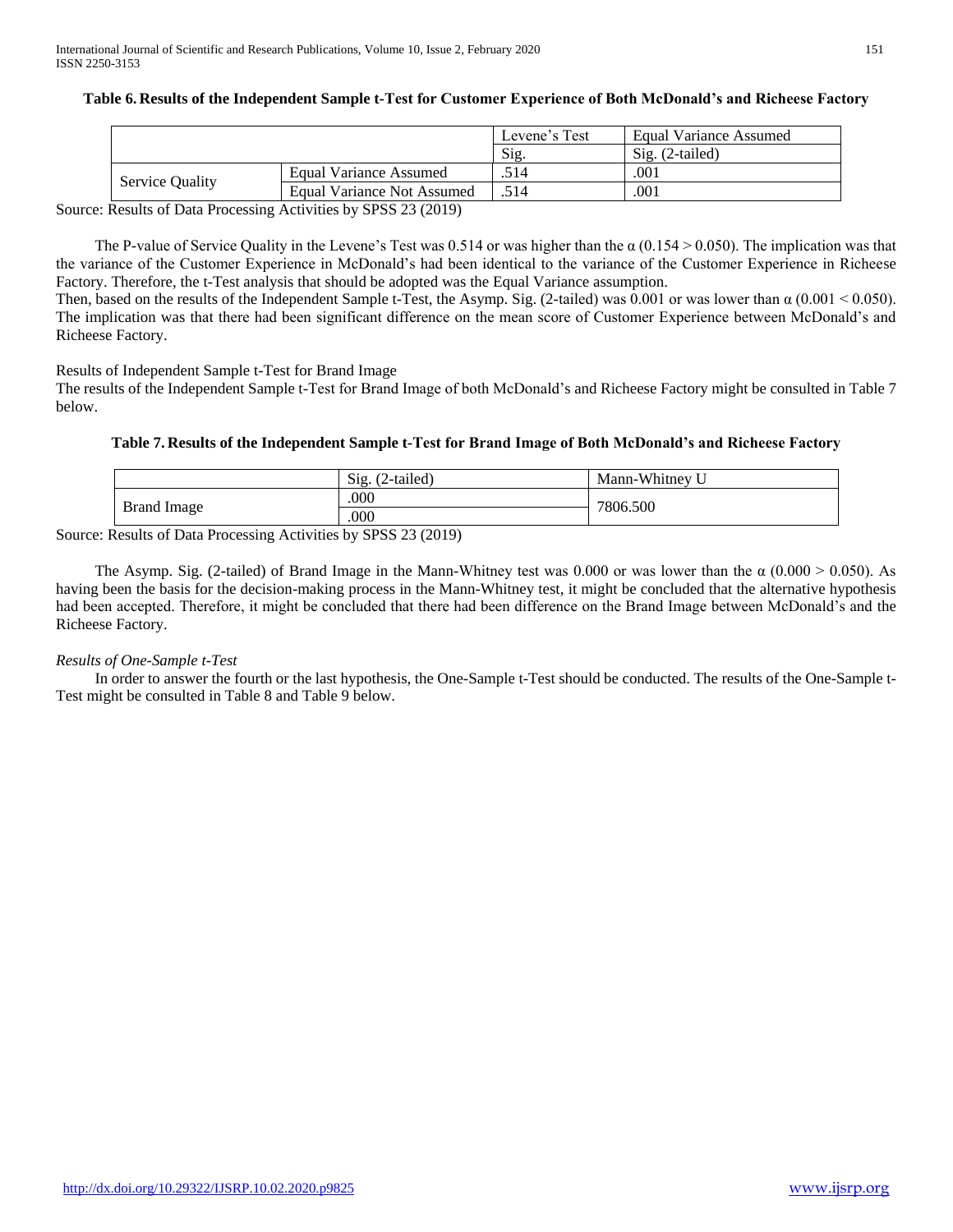| Test Value = $124$      |          |                          |  |  |
|-------------------------|----------|--------------------------|--|--|
|                         | ᠇᠇       | $\text{Sig.}$ (2-tailed) |  |  |
| McDonald                | $-5.021$ | .000                     |  |  |
| <b>Richeese Factory</b> | $-8.500$ | .000                     |  |  |

## **Table 8. Results of the One-Sample t-Test between McDonald's and Richeese Factory**

Source: Results of Data Processing Activities by SPSS 23 (2019)

## **Table 9.**Results of the One-Sample Statistics between McDonald's and Richeese Factory

| <b>One-Sample Statistics</b> |     |         |                       |                 |  |
|------------------------------|-----|---------|-----------------------|-----------------|--|
|                              |     | Mean    | <b>Std. Deviation</b> | Std. Error Mean |  |
| McDonald's                   | 155 | 117.487 | 16.0962               | 1.2971          |  |
| Richeese                     | 55  | 113.630 | 15.1398               | .2200           |  |

 Based on the results in Table 8 above, it was apparent that the T(count) value of McDonald's had been -5.021 while the T(count) value of Richeese Factory had been -8.500. Then, the Sig. (2-tailed) value or the significance value with the two-tailed test for both fast food restaurants had been 0.000.

## V. DISCUSSIONS

 In this section, the results of the analysis that have been attained will be elaborated further in relation to the topic of the study. The elaboration might be consulted in the following sub-sections.

## *Differences on Service Quality between McDonald's and Richeese Factory*

The results of the first hypothesis test do not show any significant difference between McDonald's and Richeese Factory. From the calculation that has been performed, it is found that the significance probability value is higher than 0.05 namely 0.229 (2-tailed); therefore, it might be stated that Ho is accepted and Ha is rejected. Thus, the tests statistically prove that in terms of Service Quality there has not been significant difference between McDonald's and Richeese. Then, departing from the mean score that has been attained, McDonald's has several competitive edges namely: a) the employees are neat and tidy; and b) the service site is comfortable for the customers. On the other hand, the mean score that Richeese Factory has attained implies that the Service Quality level of Richeese Factory has still been lower than the Service Quality level of McDonald's. However, despite the competitive edges that McDonald's have, there are still several indicators which show that McDonald's have not been able to satisfy the customers. This is the reason why both McDonald's and Richeese Factory does not have statistically significant difference.

 Then, as having been implied from the above elaboration, each fast food restaurant has certain weaknesses and this is, once again, the reason why both fast food restaurants have not been able to satisfy their customers. The type of service that has been implemented in both fast food restaurants is self-service in which the customers order their own meal in the special counter and afford their own table. Therefore, it is expected that both fast food restaurants improve their service in the future so that they will have the positive value among the customers. The reason is that the good service will result in the good impression. Tjiptono (2011:59) argues that service quality refers to the level of competitive edge that has been expected and the control upon the competitive edge for the sake of meeting the customers' needs. If the service that has been retrieved is in accordance to the expectation then the service quality that has been perceived will be good and satisfying.

# *Differences on Customer Experience between McDonald's and Richeese Factory*

 The results of the second hypothesis test show the difference on the Customer Experience between McDonald's and Richeese Factory. From the calculation that has been performed, it is found that the significance probability value is lower than 0.050 namely 0.001 (2-tailed); therefore, it might be stated that Ho is rejected and Ha is accepted. Thus, the tests statistically prove that in terms of Customer Experience there has been significant difference between McDonald's and Richeese Factory. Then, departing from the mean score that has been attained by each fast food restaurant, McDonald has been more prominent than Richeese Factory in terms of Customer Experience. The prominence is found in the following indicators: a) McDonald's offers more variative and well-qualified products; b) McDonald's has good maintenance on the comfort of the service site; and c) McDonald's is able to provide meaningful customer experience through the facilities that have been available. The good customer experience will result in the final impression that might influence the customer perception. The customer thus will feel that the service provider has more competitive edges in comparison to the other service providers that operate in the same business line. Eventually, the customer will continue to use the service from the same service provider.

 As having been implied from the above elaboration, since the Customer Experience level of McDonald's outlet in Bintara, Bekasi, has been better, it is expected that the Richeese Factory outlet in Bintara, Bekasi, evaluates how to generate good customer experience. The good customer experience might be pursued by, for example: a) offering Free Wi-Fi service; b) performing better maintenance on the comfort of the service site; and c) expanding the product features or the product benefits. Kotler  $&$  Armstrong (2008) argue that one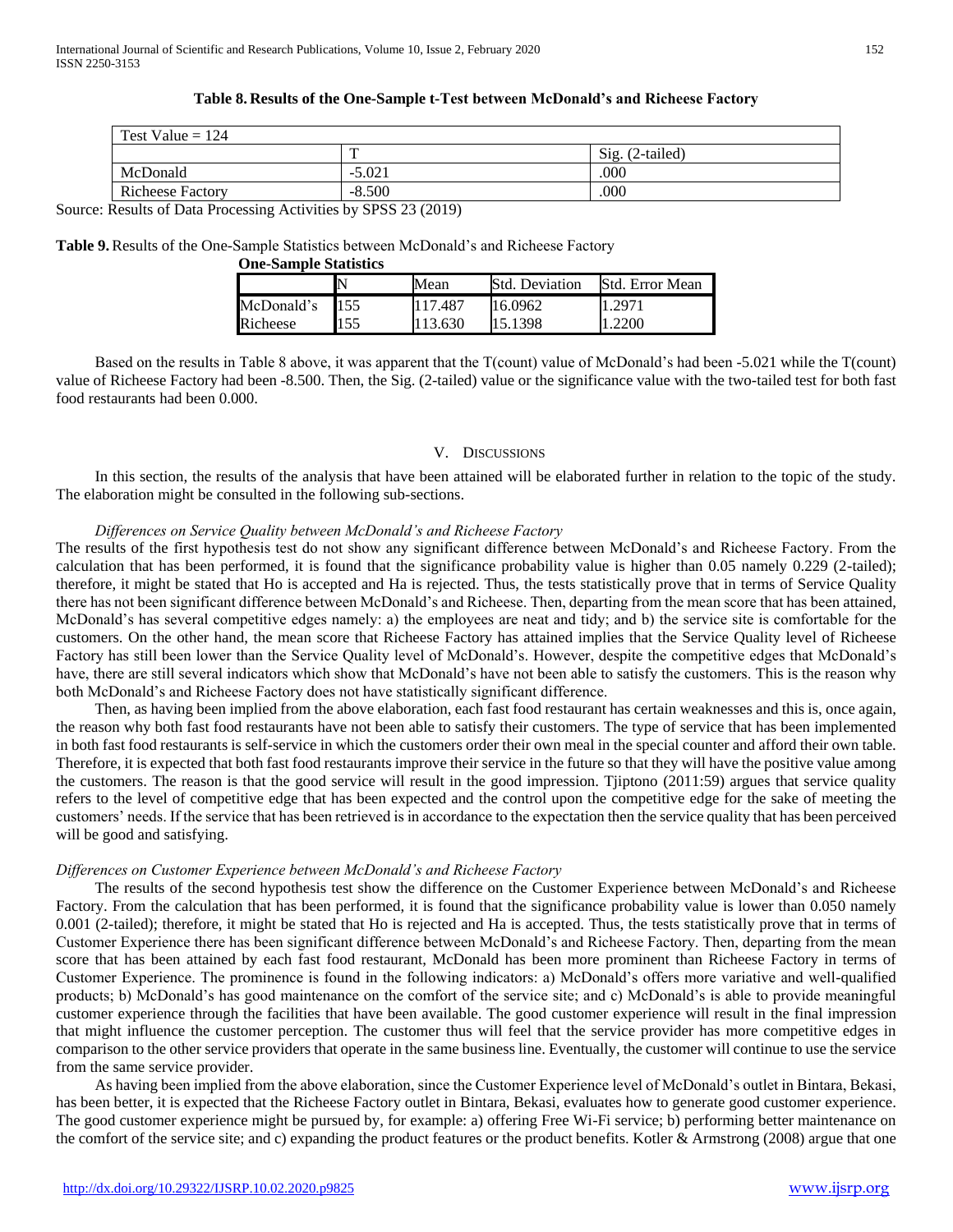of the efforts to create, maintain and improve the relationship with the customers is providing the well-qualified service consistently, providing better values in each opportunity and providing more competitive service in comparison to the competitors so that the meaningful experience might be created among the customers.

## *Differences on Brand Image between McDonald's and Richeese Factory*

 The results of the third hypothesis test show that there has been difference on the Brand Image between McDonald's and Richeese Factory. From the calculation that has been performed, it is found that the significance probability value is lower than 0.050 namely 0.000 (2-tailed); therefore, Ho is rejected and Ha is accepted. Thus, the tests statistically prove that there has been quite significant difference on the Brand Image between McDonald's and Richeese Factory. Departing from the mean score that has been attained by each fast food restaurant, McDonald's has been more prominent than Richeese Factory. In this case, the prominence lies in the fact that McDonald's have been very well-known among the Indonesian people and even among the international people whereas Richeese Factory has only been known among the Indonesian people since 2011. Not to mention, the number of McDonald's outlet has been more widely spread than the number of Richeese Factory outlet. Last but not the least, Richeese Factory have not afforded more various products yet whereas McDonald's has already possessed quite strong image since the products of McDonald's might be adjusted to the age of the customers and the facility that McDonald's has offered are more various and more useful.

 As having been implied from the above elaboration, McDonald's restaurant has been more prominent because this fast food restaurant always develops product variants with local taste and the product itself has classification for the age of the customers. On the contrary, Richeese Factory still relies on the main product namely Richeese Fire Chicken as the product image and thus abandons the product innovation. Thereby, it is expected that Richeese Factory evaluates the brand image by performing more branding activities and pursuing more characterized product innovation so that the customers will not easily get bored with the menu that has been offered. The positioning of the brand image within the customers' mind should be performed continuously in order that the brand image that has been created is still strong and might be positively accepted by the customers. The reason is that brand image refers to the perception and the belief that customers have held as having been reflected by the association that has been internalized into the memory of the customers (Kotler & Keller, 2009:403).

# *Differences on Mean Score between McDonald's and Richeese Factory in Relation to Ideal Mean Score*

 The results of the fourth hypothesis test show that the Mean Score of both McDonald's and Richeese Factory have not been equal to the Ideal Mean Score that has been assigned namely 80.00%. From the calculation that has been performed, the significance probability value of both fast food restaurants is lower than 0.050, namely 0.000 and 0.000 (2-tailed); therefore, Ho is rejected and Ha is accepted. Thus, the tests statistically prove that both McDonald's and Richeese Factory have been unable to achieve the Ideal Mean Score that has been assigned namely 80.00%. In other words, it might be implied that both fast food restaurants have not attained their competitive edge or have not been able to satisfy the customers in terms of Service Quality, Customer Experience and Brand Image.

 As having been implied from the above elaboration, both McDonald's and Richeese Factory have not attained their competitive edge especially in terms of the three variables that have been discussed previously. Thereby, it is expected that both fast food restaurants will be able to offer the service that provides the perception of being top-priority, the perception of meaningful experience from the product consumption, the perception of having good comfort and alike among the customers. In addition, it is expected that both fast food restaurants are able to set the price that is more adjustable to the benefits that the customers have, to develop the brand image through the appropriate positioning, to possess the appropriate brand value and to possess the appropriate marketing concept. Eventually, both fast food restaurants are expected to understand the appropriate way to retain the customers so that the customers decide both fast food restaurants as their top-priority alternative.

## VI. CONCLUSIONS AND SUGGESTIONS

 After the results of the study have been analysed and discussed, several conclusions as well as suggestions might be drawn. Both of the conclusions and the suggestions are provided in the following sections.

# VII. CONCLUSIONS

 From the results and the discussions within the study in relation to the comparison on Service Quality, Customer Experience, Brand Image and Ideal Mean Score between McDonald's and Richeese Factory, there are several conclusions that might be drawn. First of all, comparatively there has not been significant difference on Service Quality between McDonald's and Richeese Factory. Then, comparatively there has been significant difference on Customer Experience between McDonald's and Richeese Factory. Next, comparatively there has been significant difference on Brand Image between McDonald's and Richeese Factory. Last but not the least, comparatively both McDonald's and Richeese Factory have not been able to achieve the Ideal Mean Score that has been set namely 80.00%. Thus, it might be concluded that both McDonald's and Richeese Factory have not been competitive or have not been able to satisfy their customers.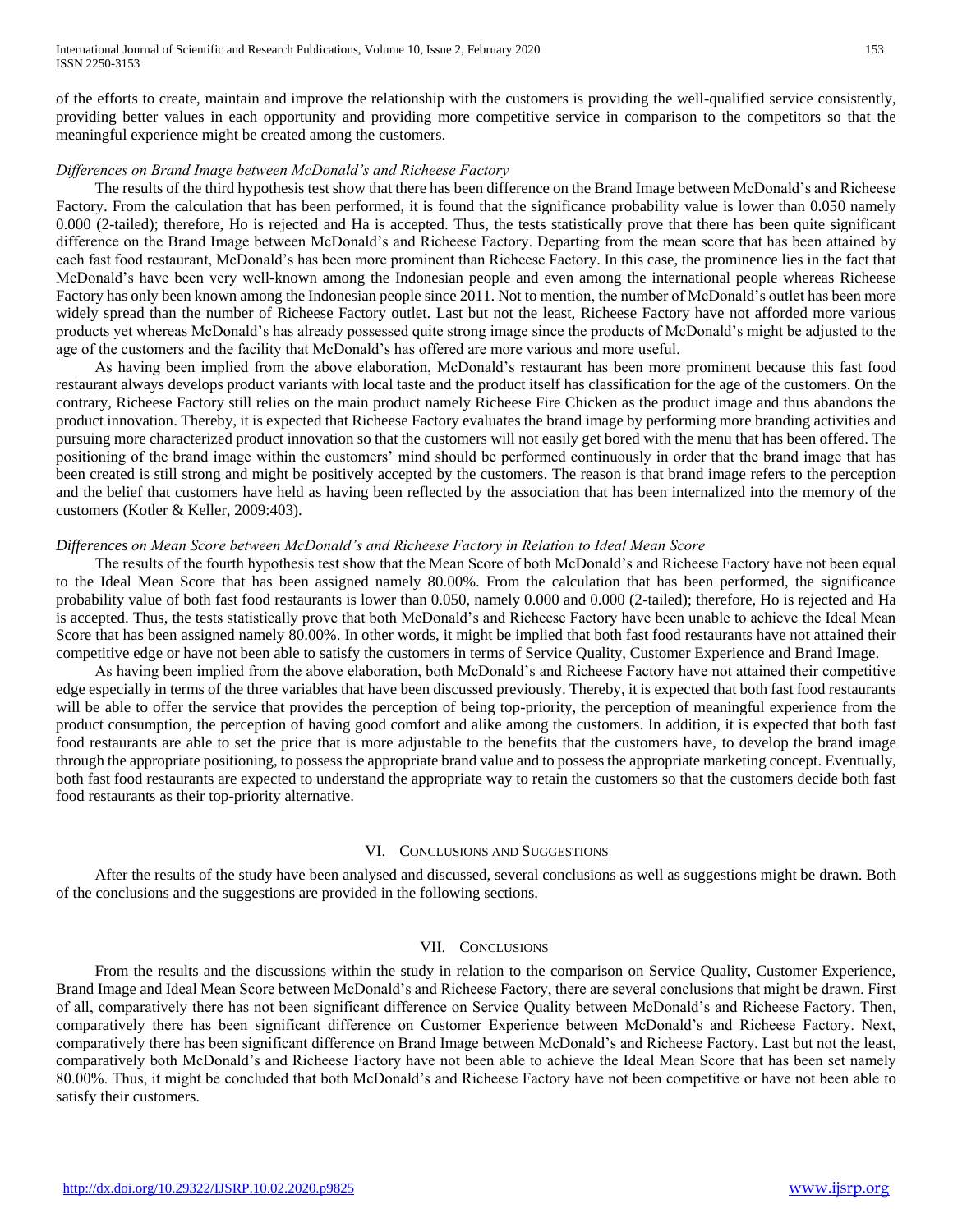#### VIII. SUGGESTIONS

 Departing from the conclusions that have been drawn, several suggestions might be offered to the management of McDonald's and also to the management of Richeese Factory. First of all, with regards to Service Quality, the lowest response from the questionnaire implies that the customers have not been provided with an assurance of cost for the service delivery; thus, it is suggested there should be special training programs for the employees in order that the skills of the employees become consistent so the minimum human errors, such as picking up the wrong menu for the customers and establishing less clear communication among the employees, might be minimized. Then, with regards to Customer Experience, the lowest response from the questionnaire implies that the design interior has been monotonous or ordinary (for McDonald's) and the facilities that have been provided are still minimum (for Richeese Factory). In relation to these findings, it is suggested that McDonald's should pursue interesting theme for their design concept in relation to specific days such as Independence Day with the colourful red and white decoration and Halloween Day with the gothic nuance. In the same time, it is also suggested that Richeese Factory should provide additional facilities such as children's playground, free wi-fi service, drive thru and alike. Last but not the least, with regards to Brand Image, the lowest response is only found in the statements for Richeese Factory. Since Richeese Factory has been less famous than McDonald's, it is suggested that Richeese Factory should promote the brand more especially through the electronic media and the social media because nowadays more and more people have been more active in the virtual world.

 Furthermore, for the future researchers, it suggested that the coverage area for the study of McDonald's and Richeese Factory should be expanded in order that the customers who have been outside the objects of the study might identify the quality of both fast food restaurants in satisfying the customers or in meeting the customers' needs. Eventually, it is also suggested that the future researchers should study other variables that might have significant differences.

#### **REFERENCES**

- [1] Abu Samah I. H., Abd Rashid I. M., Abd Rani M. J., Rahman N. I. A., Ali M. A., & Abdullah M. F. S. (2015). The Roles of Price Perception and Physical Environtment in Determining Customer Loyalty : Evidence From Fast Food Restaurant of Malaysia. International Journal of Development Research, 05(05).
- [2] Amstrong, Gary & Philip, Kotler. 2002. Dasar-dasar Pemasaran. Jilid 1, Alih Bahasa Alexander Sindoro dan Benyamin Molan. Jakarta: Penerbit Prenhalindo.
- [3] Apriyanti Y. (2012). Pengaruh Brand Image, Harga dan Kualitas Pelayanan terhadap Keputusan Pembelian Ulang Pizza Hut di Kota Padang.
- [4] Aryani D., & Rosinta F. (2010). Pengaruh Kualitas Layanan terhadap Kepuasan Pelanggan dalam Membentuk Loyalitas Pelanggan. Bisnis & Birokrasi, Jurnal Ilmu Administrasi dan Organisasi, 17(2).
- [5] Aufa Z. D., & Kamal M. (2015). Analisis Pengaruh Ragam Menu, Persepsi Harga, Lokasi dan Kualitas Layanan Terhadap Minat Beli Ulang pada Soto Sedeep Banyumanik Cabang Ambrawa. Diponegoro Journal of Management, 4(4).
- [6] Bororing T., Lapian J. S.L.H.V., Tumiwa J. R. (2017). Comparative Analysis of Perceived Price, Perceived Quality, Perceived Value beetwen Male and Female Customers of KFC in Manado. Jurnal EMBA, 5(3).
- [7] Chan A., Maharani M., & Tresna P. W. (2017). Comparison of User Experience on Go-jek and Grab Mobile Apps (Study on PT.Go-jek and PT. Grab Indonesia Consumer in DKI Jakarta). Jurnal AdBispreneur, 2(2).
- [8] Fungai M. (2017). Factors Influencing Customer Repurchase Intention in The Fast Food Industry. A Case Study of Innscor Mutare, Zimbabwe. Business & Social Science Journal (BSSJ), 1(3).
- [9] Hair et al. (2010). Multivariate Data Analysis, Seventh Edition. Pearson Prentice Hall
- [10] Harjati L., & Venesia Y. (2015). Pengaruh Kualitas Layanan dan Persepsi Harga terhadap Kepuasan Pelanggan pada Maskapai Penerbangan Tiger Air Mandala. e-Journal WIDYA Ekonomika, 1(1).
- [11] Hidayat A.M., & Rahayu F. (2013). Studi Komparatif Kualitas Pelayanan dan Strategi Delivery Service pada KFC dan McDonald's cabang Buah Batu Bandung. Jurnal Manajemen Bisnis Indonesia, 1(1).
- [12] Huang C. C., Yen S. W., & Liu C. Y. (2014). The Relationship Among Corporate Social Responsibility, Service Quality, Corporate Image and Purchase Intention. International Journal of Organizational Innovation, 6(3).
- [13] Jaini A., Ahmad N. A., & Mat Zaib S. Z. (2015). Determinant Factors that Influence Customers' Experience in Fast Food Restaurants in Sungai Petani, Kedah. Journal of Entrepreneurship and Business, 3(1).
- [14] Julianingtias Y., Suharyono, & Abdillah Y. (2016). Analisis Perbandingan Produk Merek Global dan Merek Lokal terkait Bauran Pemasaran dan Pengaruhnya terhadap Keputusan Pembelian. Jurnal Administrasi Bisnis (JAB), 37(2).
- [15] Kim N. M., Kim H. J. (2015). Comparative Study about The User Experience, Product Attitudes, and Repurchase Intention regarding Smartphone UI in Korea and China. Journal of Digital Convergence, 13(10)
- [16] Kotler & Keller. 20011. Manajemen Pemasaran. Jilid V. Edisi ke 13. Jakarta: Erlangga.
- [17] Kotler, Philip dan Gary Armstrong, 2012. Manajemen Pemasaran. Jilid 1. Edisi 13, Edisi Bahasa Indonesia, Penerbit Erlangga, Jakarta.
- [18] Kotler, Philip dan Kevin Lane Keller, 2008. Manajemen Pemasaran, Jilid 1, Penerbit Erlangga. Jakarta.
- [19] Kusuma S.W., Dewi C.K. (2019). Studi Komparatif Bauran Pemasaran dan Brand Image antara Dunkin Donuts dan J.CO Donuts (Studi Cabang Buah Batu Bandung). e-Proceeding of Management, 6(1).
- [20] Marsellita P. V., Goenawan V., Tarigan Z. J. H., & Kristanti M. (2008). Analisa Perbandingan Harapan dan Persepsi Pria dan Wanita dalam Memilih Sebuah Restoran di Surabaya ditinjau dari Segi Meal Experience. Jurnal Manajemen Perhotelan, 4(1).
- [21] Prastyaningsih A. S., Suyadi I., & Yulianto E. (2014). Pengaruh Customer Experience terhadap Repurchase Intention (Survei pada Konsumen KFC di Lingkungan Warga RW 3 Desa Kandangrejo, Kedungpring, Lamongan). Jurnal Administrasi Bisnis (JAB), 16(1).
- [22] Putri S. M. A. (2015). Analisis Perbandingan Kualitas Layanan The Premiere Cinema XXI Ciwalk dan Velvet Class Blitzmegaplex PVJ menurut Konsumen di Bandung. e-Proceeding of Management, 2(3).
- [23] Rizan M., Saidani B., & Sari Y. (2012). Pengaruh Brand Image dan Brand Trust Terhadap Brand Loyalty Teh Botol Sosro. Jurnal Riset Manajemen Sains Indonesia (JRMSI), 3(1).